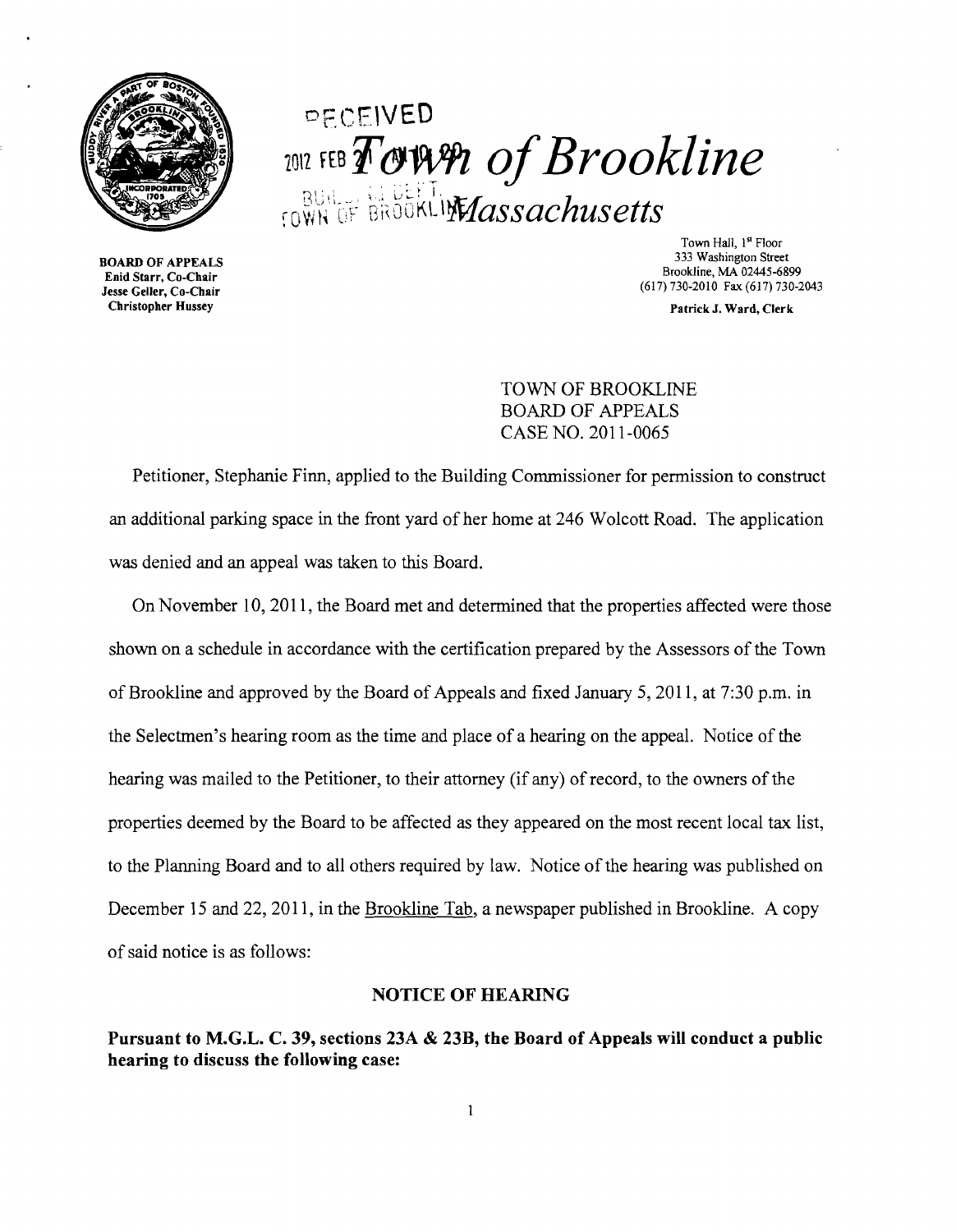Petitioner: FINN STEPHANIE Owner: FINN STEPHANIE Location of Premises: 246 WOLCOTT RD Date of Hearing: January 05, 2012 Time of Hearing: 7:30 p.m. Place of Hearing: Selectmen's Hearing Room,  $6<sup>th</sup>$  Floor

A public hearing will be held for a variance and/or special permit from:

- 1. 5.43; Exceptions to Yard and Setback Regulations, special permit required.
- 2. 6.04.4.f; Design of All Off-Street Parking Facilities, special permit required.
- 3. 6.04.5.c.l; Design of All Off-Street Parking Facilities, variance required.
- 4. 6.04.12; Design of All Off-Street Parking Facilities, special permit required.
- 5. 8.02.2; Alteration or Extension, special permit required

of the Zoning By-Law to provide an additional parking space in the front yard at 246 WOLCOTT RD.

Said Premise located in a S-10 (single-family) residential district.

*Hearings, once opened, may be continued by the Chair to a date and time certain. No further notice will be mailed to abutters or advertised in the TAB. Questions regarding whether a hearing has been continued, or the date and time ofany hearing may be directed to the Zoning Administrator at* 617-734-2134 *or check meeting calendar at:http://calendars.town.brookline.ma.usIMasterTownCalandarl?FormID=*158.

*The Town of Brookline does not discriminate on the basis of disability in admission to, access to, or operations ofits programs, services or activities. Individuals who need auxiliary aids for*  effective communication in programs and services of the Town of Brookline are invited to make *their needs known to the ADA Coordinator, Stephen Bressler, Town of Brookline, 11 Pierce Street, Brookline, A1A 02445. Telephone:* (617) *730-2330; TDD* (617) *730-2327.* 

## Enid Starr Jesse Geller

At the time and place specified in the notice, this Board held a public hearing. Present at the

hearing was Chairman, Mark G. Zuroff and Board Members Jonathan Book and Christopher

Hussey. The case was presented by Mr. Finn of 246 Wolcott Road.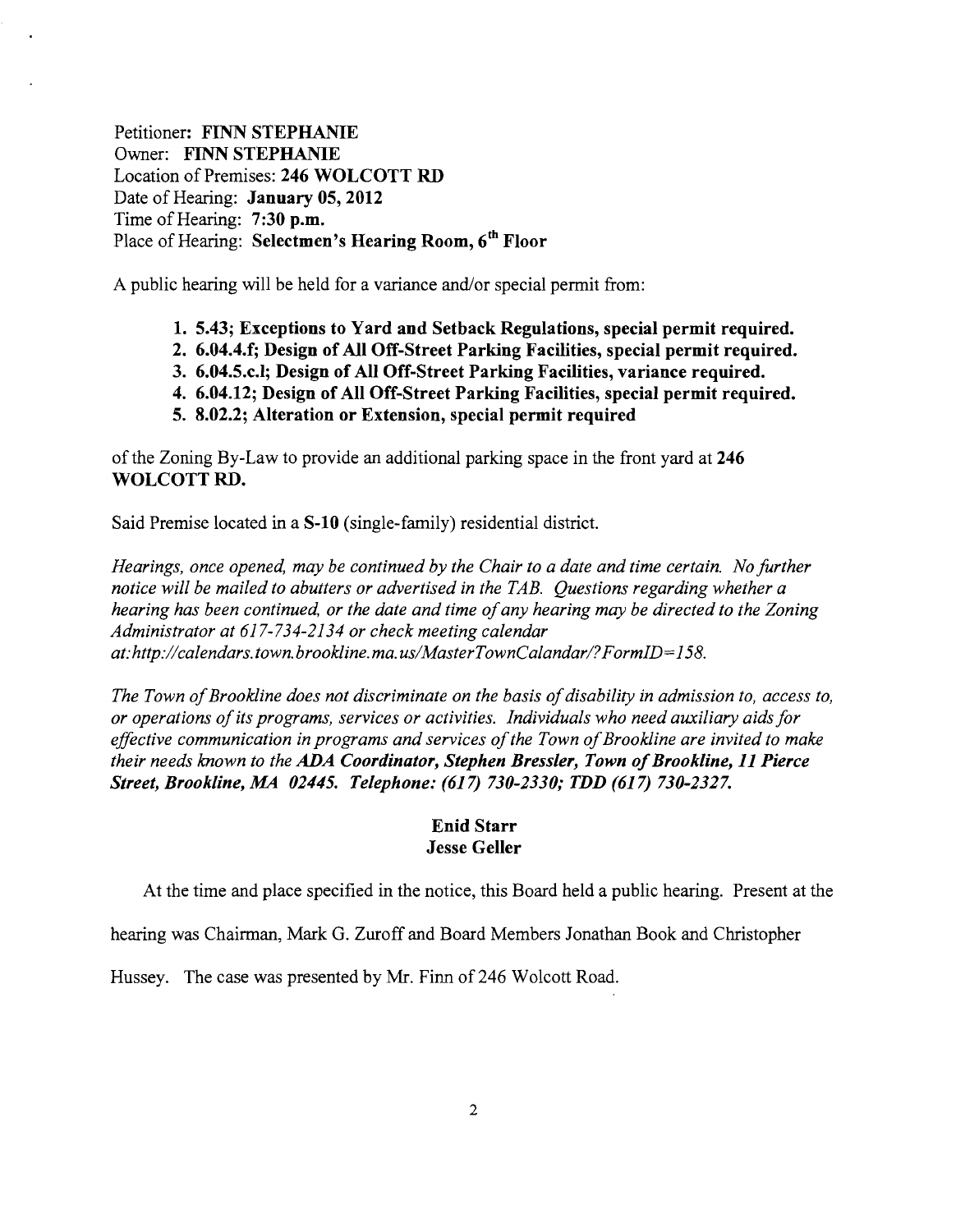Mr. Finn advised the Board that they had received zoning relief earlier in the year for the construction of an addition to the rear of the home. He said the addition was finished and exceeded expectations.

Mr. Finn described their home at 246 Wolcott Road as a Tudor-style single-family located on a triangular-shaped corner lot. The home is accessed via a driveway off of the side of the house and they have a recessed single-car garage. The rear of the house is screened by a fence in the side and rear yards. The home is located in South Brookline near the Putterham Golf Course and is surrounded primarily by other single-family homes.

Mr. Finn explained that they are proposing to construct a new parking space on the side of the home, which is technically a front yard due to the lot being a comer lot. The parking space would be 12 feet by 22 feet deep. The current retaining wall for the existing driveway was compromised during the construction of the rear addition, which was previously approved by the Board of Appeals. Therefore, the wall needs to be rebuilt. With this proposal the retaining wall would be moved and rebuilt to allow for a new parking space next to the existing driveway. The curb cut serving the site is extra wide and would not have to be modified. The new wall along the side of the parking area would be 3 feet 9 inches high and of stone, and the existing concrete foundation wall would be 6 feet 4 inches high. The new driveway surface would be all pervious pavers to match the existing driveway. Because their car often blocks a portion of the driveway, this expansion would alleviate that problem. He also said that by moving the wall back, sightlines would be improved thereby making it safer for those using the driveway but also for passersby.

The Chairman asked whether anyone in attendance wished to speak in favor of or against the proposal. No one rose to speak.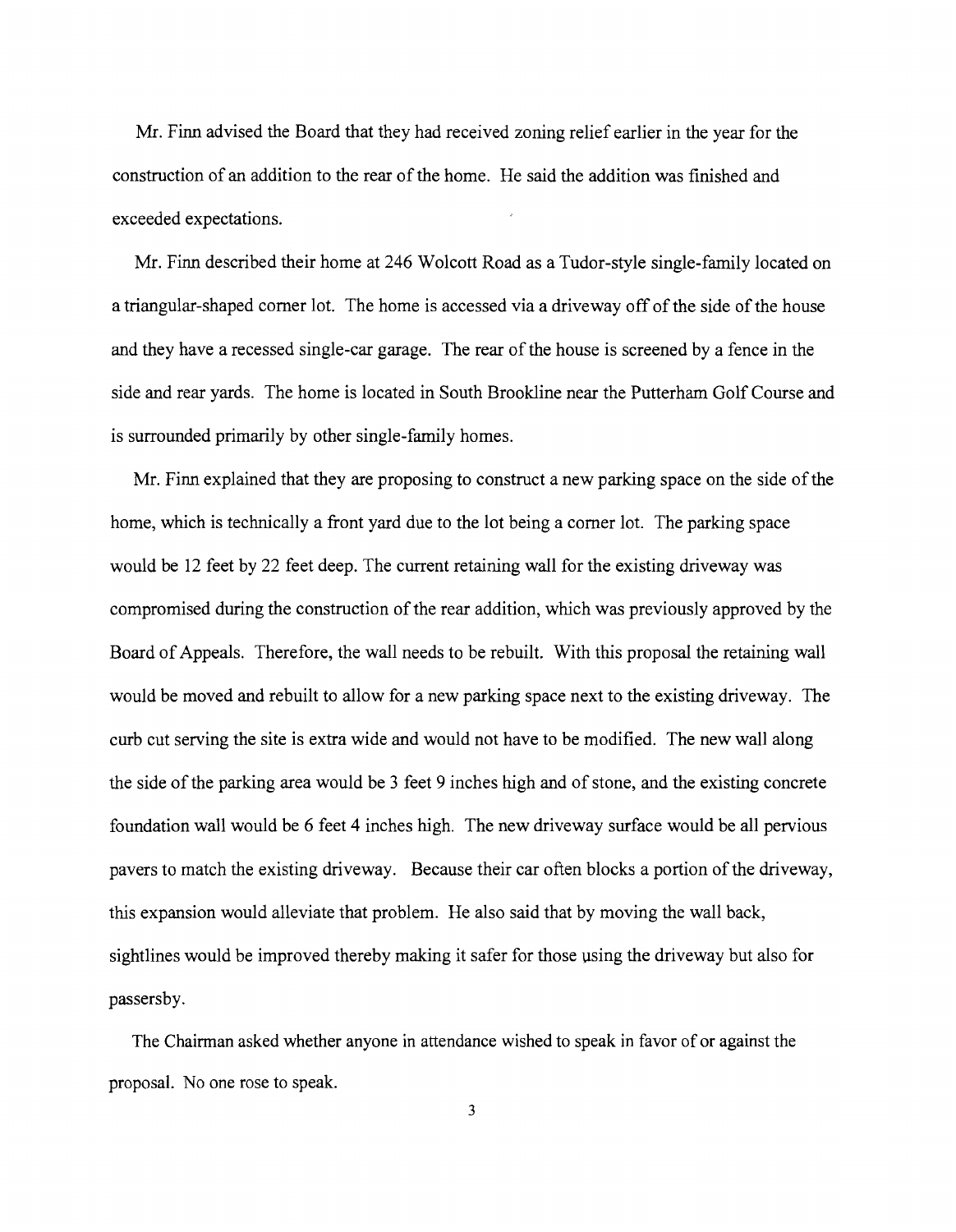Courtney Synowiec, Planner, delivered the findings of the Planning Board.

## **Section 5.43** - Exceptions to Yard and Setback Regulations

**Section 6.04.4.f** – Design of All Off-Street Parking Facilities: Adequate sight distance **Section 6.04.5.c.1** – Design of All Off-Street Parking Facilities: Front yard setback **Section 6.04.12** - Design of All Off-Street Parking Facilities: The Board of Appeals may by special permit allow for the substitution of other dimensional requirements for parking facilities provided the substitution is necessary to install some or all of the off-street parking spaces that would be required for a similar new building.

| Dimensional Requirements | Required Proposed |           | <b>Relief</b>   |
|--------------------------|-------------------|-----------|-----------------|
| Front Yard Setback       | 20'               | 4' (est.) | Special permit* |

\* Under **Section 6.04.12,** the Board of Appeals may by special permit allow for the substitution of other dimensional requirements for parking facilities provided the substitution is necessary to install some or all of the off-street parking spaces that would be required for a similar new building. In the alternative, under **Section** 5.43, the Board of Appeals may waive yard and setback requirements if a counterbalancing amenity is provided.

## **Section 8.02.2 – Alteration or Extension**

A special permit is required to alter a pre-existing non-conforming structure.

Ms Synowiec reported that the Planning Board was supportive of the proposal to construct a

new front yard parking space to serve this single-family home. This lot is a triangular comer lot,

and the front entrance for the dwelling is on the other side of the proposed parking area.

Therefore, the parking area actually gives the impression of being on the "side" of the house,

rather than the front. The proposed parking area does not require an expanded curb cut, and the

rebuilt wall will actually partially screen any vehicles from neighboring properties. The Board

felt that the petitioner should submit final plans indicating all stairs, setback dimensions and wall

heights associated with the parking area. Therefore, the Planning Board recommended approval

of the plans by Sousa Design Architects, dated  $10/13/2011$ , subject to the following conditions:

<sup>1.</sup> Prior to the issuance of a building permit, a final site plan and wall section indicating all paving and wall materials, stair locations, and salient dimensions shall be submitted subject to the review and approval of the Assistant Director of Regulatory Planning. The paving material shall be consistent throughout the entire parking area.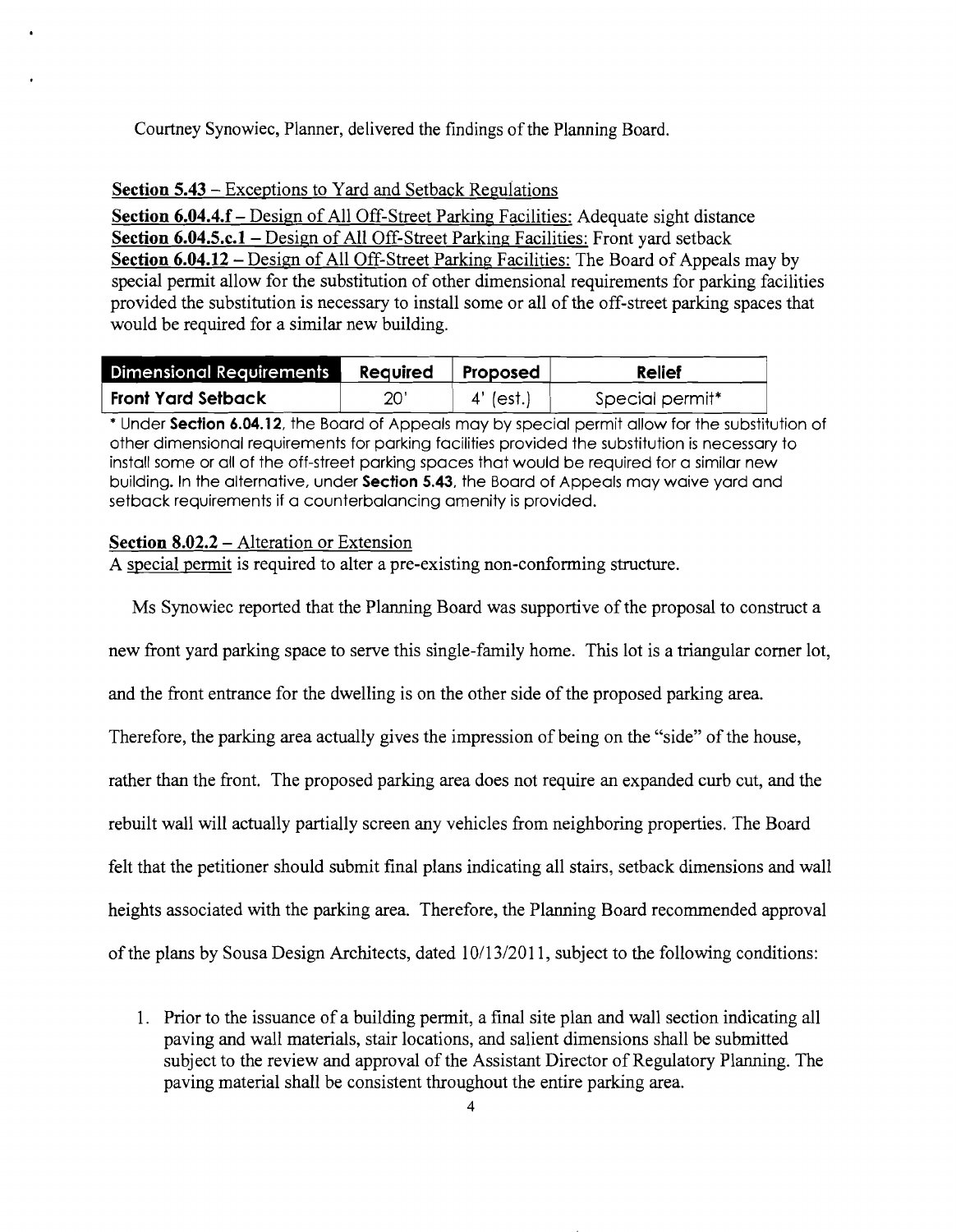2. Prior to the issuance of a building permit, the applicant shall submit to the Building Commissioner for review and approval for conformance to the Board of Appeals decision: I) a fmal site plan stamped and signed by a registered engineer or land surveyor; and 2) evidence that the Board of Appeals decision has been recorded at the Registry of Deeds.

The Chairman then called upon Michael Shepard, Building Commissioner, to deliver the comments of the Building Department. Mr. Shepard explained that a pennit to move the wall was issued weeks ago at the request of the contractor. With the typical cold weather coming he thought that he could get most of the work done before bad weather set in. Mr. Shepard said the permit was conditioned on approval of the requested relief and the owners knew that if the relief was not granted, thee expanded area would have to be landscaped and could not be used for parking. Mr. Shepard said that the old wall was in disrepair and in its location blocked significantly sightlines required to exit the driveway. Mr. Shepard said that the new wall is well constructed and will exacerbate somewhat the safety issue. Mr. Shepard reported that the Building Department was supportive of the requested relief.

The Board, having heard all the testimony, deliberated on the merits of the application. Board Member Book inquired as to how many parking spaces were currently on the property. The petitioner responded that there were two spaces one in the garage and one in the driveway. Mr. Book noted that this would effectively give the petitioner three spaces and only two were required under zoning. He said that **Section 6.04.12** speaks to providing required parking spaces and he would be more comfortable considering relief under **Section 5.43** to waive dimensional requirements. Board member Hussey asked the petitioner what counterbalancing amenities they were providing as required under **Section 5.43.** Mr. Finn explained that they were repairing an existing fence, will be providing additional decorative vegetation as well as providing an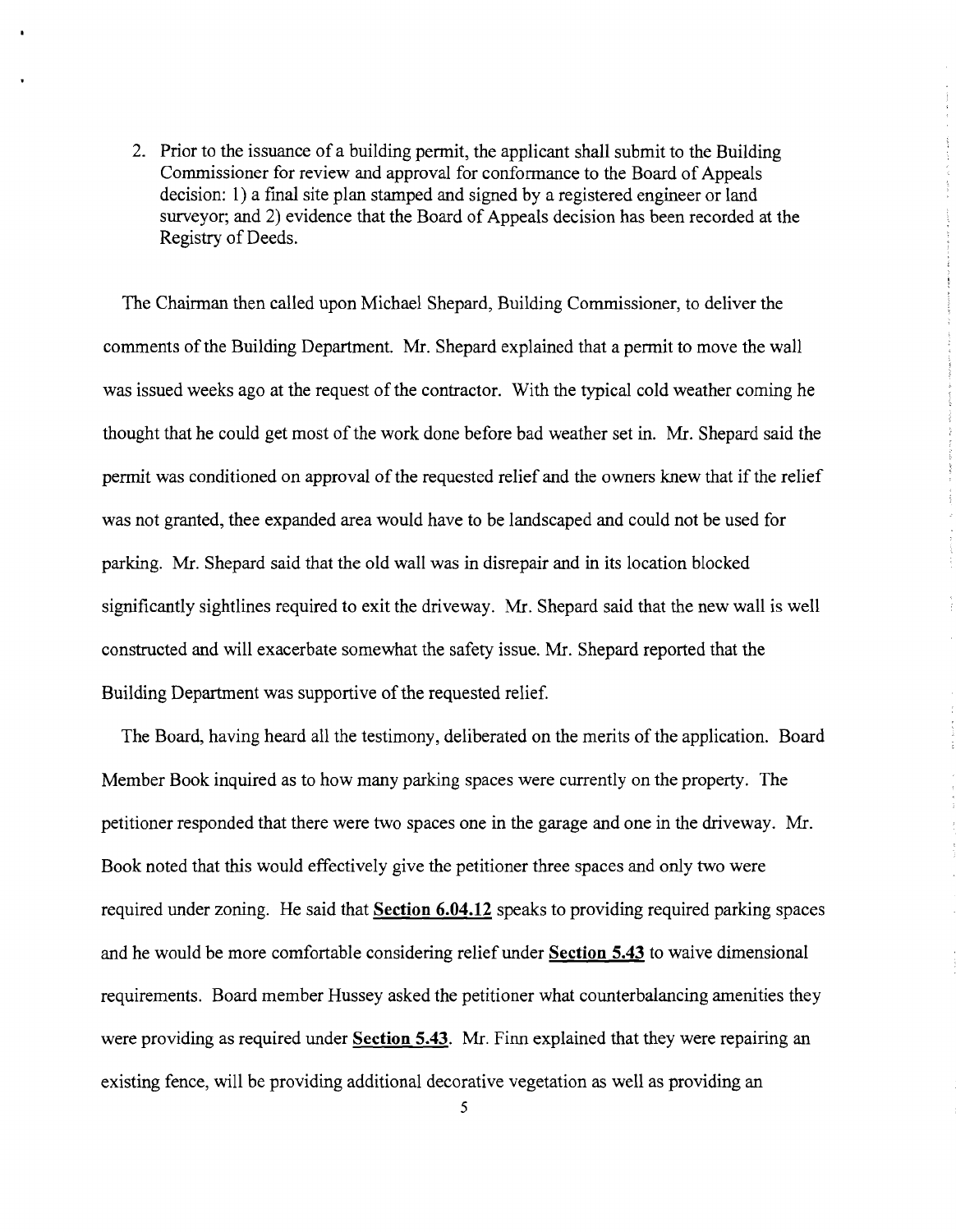evergreen screen. Mr. Hussey stated that the increased safety provided by the relocation of the wall was a substantial amenity.

The Board then determined, by unanimous vote that the requirements of Section 9.05,

Section 8.02.2 and Section 5.43 of the Zoning By-Law to waive the required parking setback

requirements under Section 6.04.5.c.1 were met. The Board made the following specific

findings pursuant to said Section 9.05:

- a. The specific site is an appropriate location for such a use, structure, or condition.
- b. The use as developed will not adversely affect the neighborhood.
- c. There will be no nuisance or serious hazard to vehicles or pedestrians.
- d. Adequate and appropriate facilities will be provided for the proper operation of the proposed use.

Accordingly, the Board voted unanimously to grant the requested relief subject to the following conditions:

- 1. Prior to the issuance of a building permit, a final site plan and wall section indicating all paving and wall materials, stair locations, and salient dimensions shall be submitted subject to the review and approval of the Assistant Director of Regulatory Planning. The paving material shall be consistent throughout the entire parking area.
- 2. Prior to the issuance of a building permit, the applicant shall submit to the Building Commissioner for review and approval for conformance to the Board of Appeals decision: 1) a final site plan stamped and signed by a registered engineer  $\epsilon$  or land surveyor; and 2) evidence that the Board of Appeals decision has been recorded at the Registry of Deeds.

 $\overline{\Xi}$  , ċ.  $\equiv$   $\Box$ Unanimous Decision of Ë The Board of Appeals  $\Xi$ 

Mark G! Zurot

Filing Date: February 17. 2012